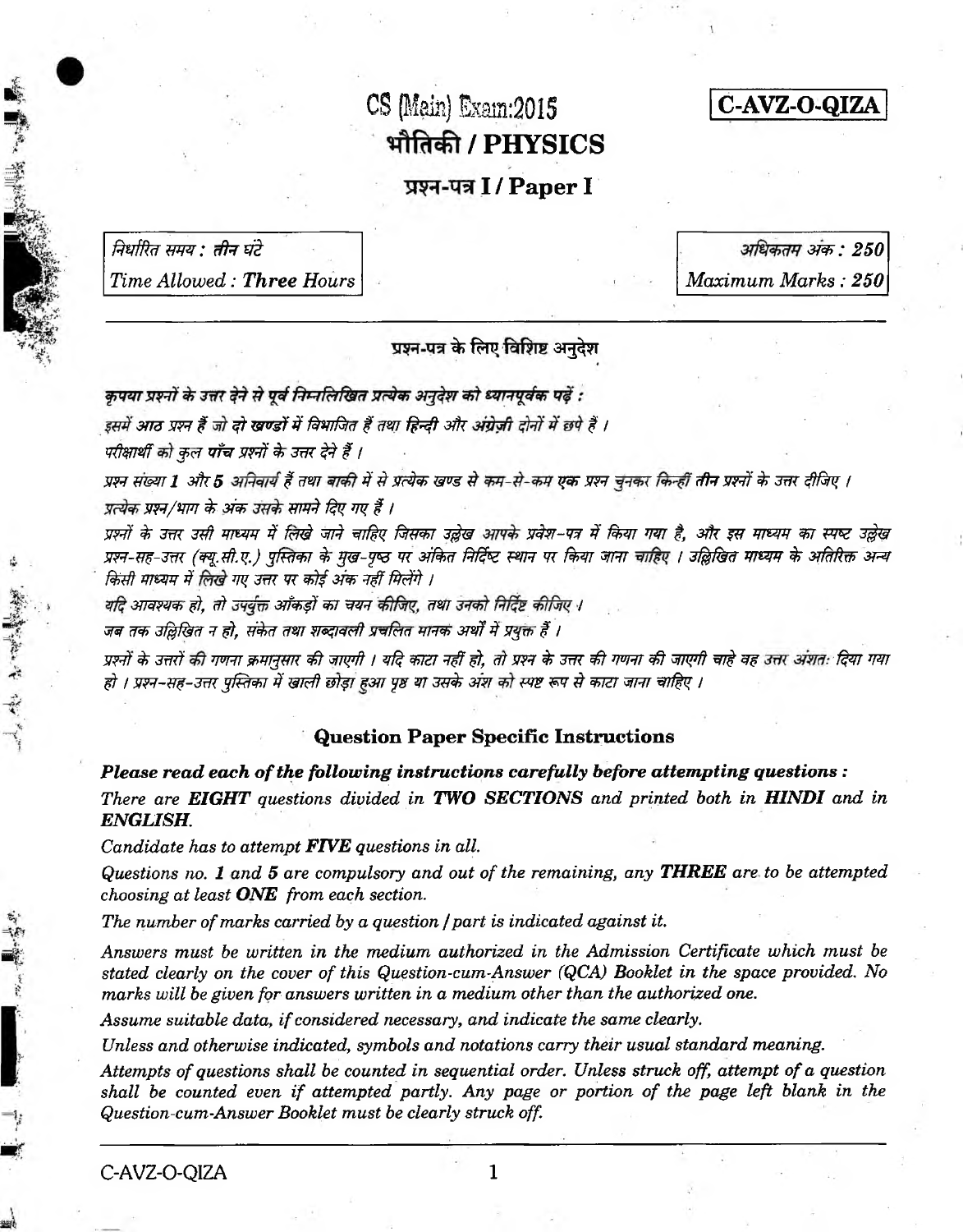#### **A**

### **SECTION A**

#### निम्नलिखित सभी प्रश्नों के उत्तर दीजिए:  $Q1.$

# **Answer all the following questions :** *10x5=50*

(a) एक कण की ऊर्जा, रेखीय संवेग और कोणीय संवेग के लिए संरक्षण प्रमेयों को, उनके गणितीय रूपों के साथ, परिशुद्धतापूर्वक लिखिए।

Write down precisely the conservation theorems for energy, linear momentum and angular momentum of a particle with their mathematical forms. *10* 

(b) गणितीय ढंग से सिद्ध कीजिए कि एक कण के किसी भी वेग का मुक्त आकाश में प्रकाश के वेग के साथ योग केवल मुक्त आकाश में प्रकाश के वेग की पुनरुत्पत्ति करता है।

Prove mathematically that the addition of any velocity of a particle to the velocity of light in free space merely reproduces the velocity of light in free space only. *10*

(c) एक नियत तारे (स्टार) के सापेक्ष, उत्तरी ध्रुव के परित: पृथ्वी का कोणीय वेग  $7.292 \times 10^{-5}$  sec $^{-1}$  किस प्रकार से प्राप्त होता है ? उपर्युक्त मान का परिकलन करने की अपनी विधि को समझाइए।

How does one obtain the angular velocity of the Earth about the North Pole with respect to a fixed star as  $7.292 \times 10^{-5}$  sec<sup>-1</sup>? Explain your method of calculating the above value. **10** 

 $\cdot$ (d)  $\quad$  20 cm फोकस दूरी का एक उत्तल लेंस 0-5 mm चौड़ाई के एक रेखाछिद्र (स्लिट) के बाद रखा है। यदि तरंगदैर्घ्य 5000 Å की एक समतल तरंग रेखाछिद्र पर लम्बवत् आपतित होती है, तो केन्द्रीय उच्चिष्ठ के दोनों ओर द्वितीय निम्निष्ठों के बीच पृथक्करण का परिकलन कीजिए ।

A convex lens of focal length 20 cm is placed after a slit of width 0\*5 mm. o If a plane wave of wavelength 5000 A falls normally on the slit, calculate the separation between the second minima on either side of the central maximum. *10*

(e) लेज़र में एक प्रकाशीय अनुनादक की क्या भूमिका होती है ? प्रकाशीय अनुनादक की रचना में समतल दर्पणों के बजाय, वक्रित दर्पणों को क्यों तरजीह दी जाती है ? What is the role of an optical resonator in a laser ? Why does one prefer curved mirrors instead of plane mirrors in designing an optical

resonator ? *10*

大学 (大学) 海道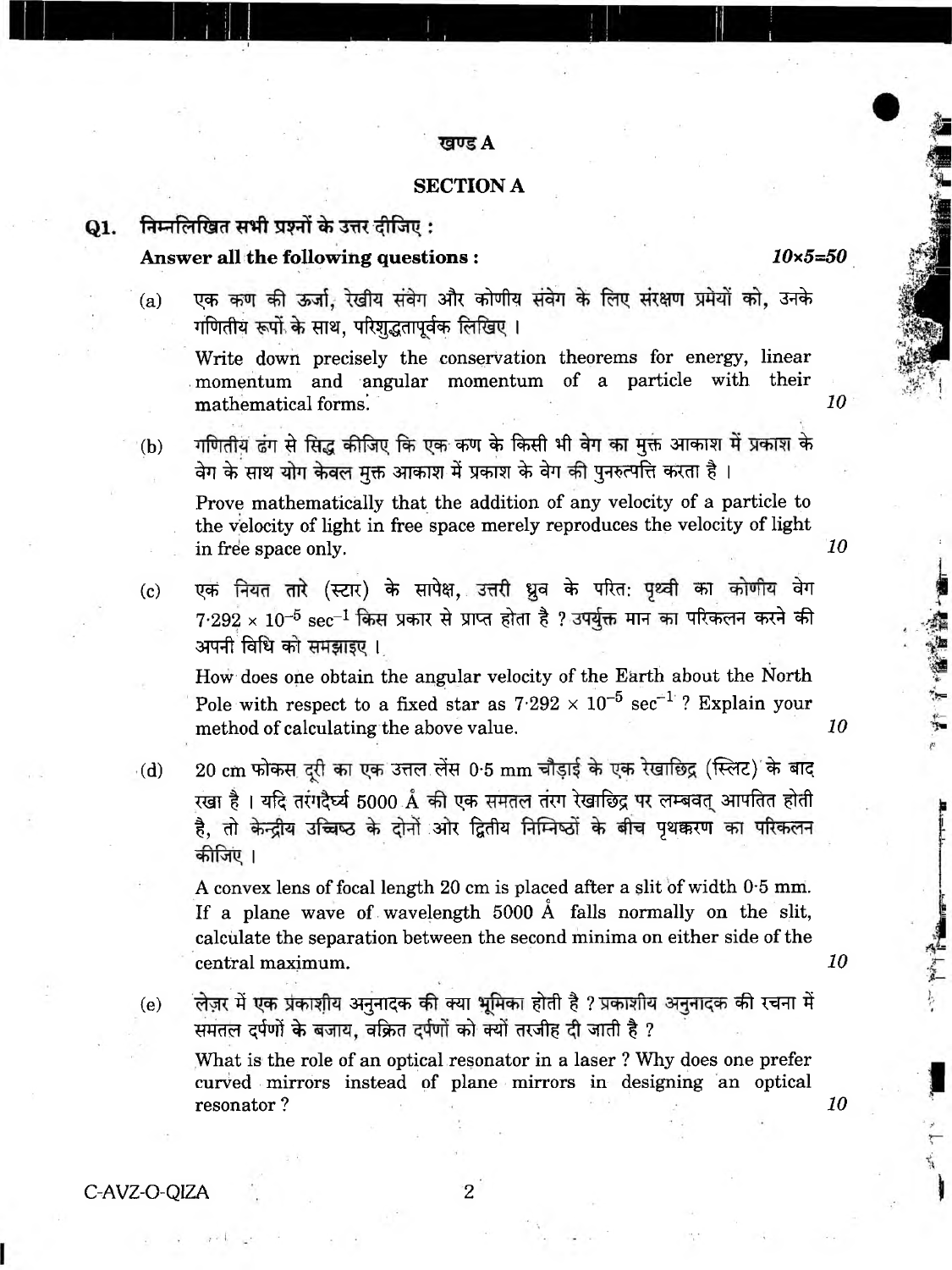Q2. (a) जब एक परावैद्यत पृष्ठ पर ब्रस्टर कोण के बराबर के एक कोण पर प्रकाश की एक समान्तर किरणपुंज आपतित हो तब परावर्तित और अपवर्तित किरणों के बीच कोण ज्ञात कीजिए । स्पष्ट कीजिए कि आप इस अवधारणा को रेखीय ध्रवित प्रकाश उत्पन्न करने में कैसे उपयोग करते हैं।

> Find out the angle between the reflected and refracted rays when a parallel beam of light is incident on a dielectric surface at an angle equal to the Brewster's angle. Explain how do you use this concept to produce linearly polarized light. *10+10=20*

(b) प्वाज़य सूत्र का प्रयोग करके दर्शाइए कि त्रिज्याओं  $r_1$  और  $r_2$  तथा लम्बाइयाँ  $l_1$  और  $l_2$  की दो केशनलिकाओं की एक श्रेणी से होकर प्रति सेकण्ड गुज़रते हुए श्यानता गुणांक n के एक 55 3TPRR 5TM t : .

$$
Q = \frac{\pi p}{8\eta} / \left[ \frac{l_1}{r_1^4} + \frac{l_2}{r_2^4} \right],
$$

जहाँ p श्रेणी के आर-पार प्रभावी दाबान्तर है।

Using Poiseuille's formula, show that the volume of a liquid of viscosity coefficient *r\* passing per second through a series of two capillary tubes of lengths  $l_1$  and  $l_2$  having radii  $r_1$  and  $r_2$  is obtained as

$$
Q = \frac{\pi p}{8\eta} / \left[ \frac{l_1}{r_1^4} + \frac{l_2}{r_2^4} \right],
$$

where p is the effective pressure difference across the series. **15** 

(c) दर्शाइए कि द्रव्यमान M और त्रिज्या R की एक वृत्ताकार डिस्क का जड़त्व आघूर्ण उसके हुई और उसके तल के लम्बवत् अक्ष के परित:  $\frac{1}{6} \, \text{MR}^2$  है । 2

Show that the moment of inertia of a circular disc of mass M and radius R about an axis passing through its centre and perpendicular to its plane is  $\frac{1}{2}MR^2$ . *15* 

**Q3.** (a) एक स्पष्ट रेखाचित्र खींचकर, बल के केन्द्र द्वारा कणों के एक आपतित पुंज के प्रकीर्णन को समझाइए ।

> Draw a neat diagram to explain the scattering of an incident beam of particles by a centre of force. **10**

C-AVZ-O-QIZA 3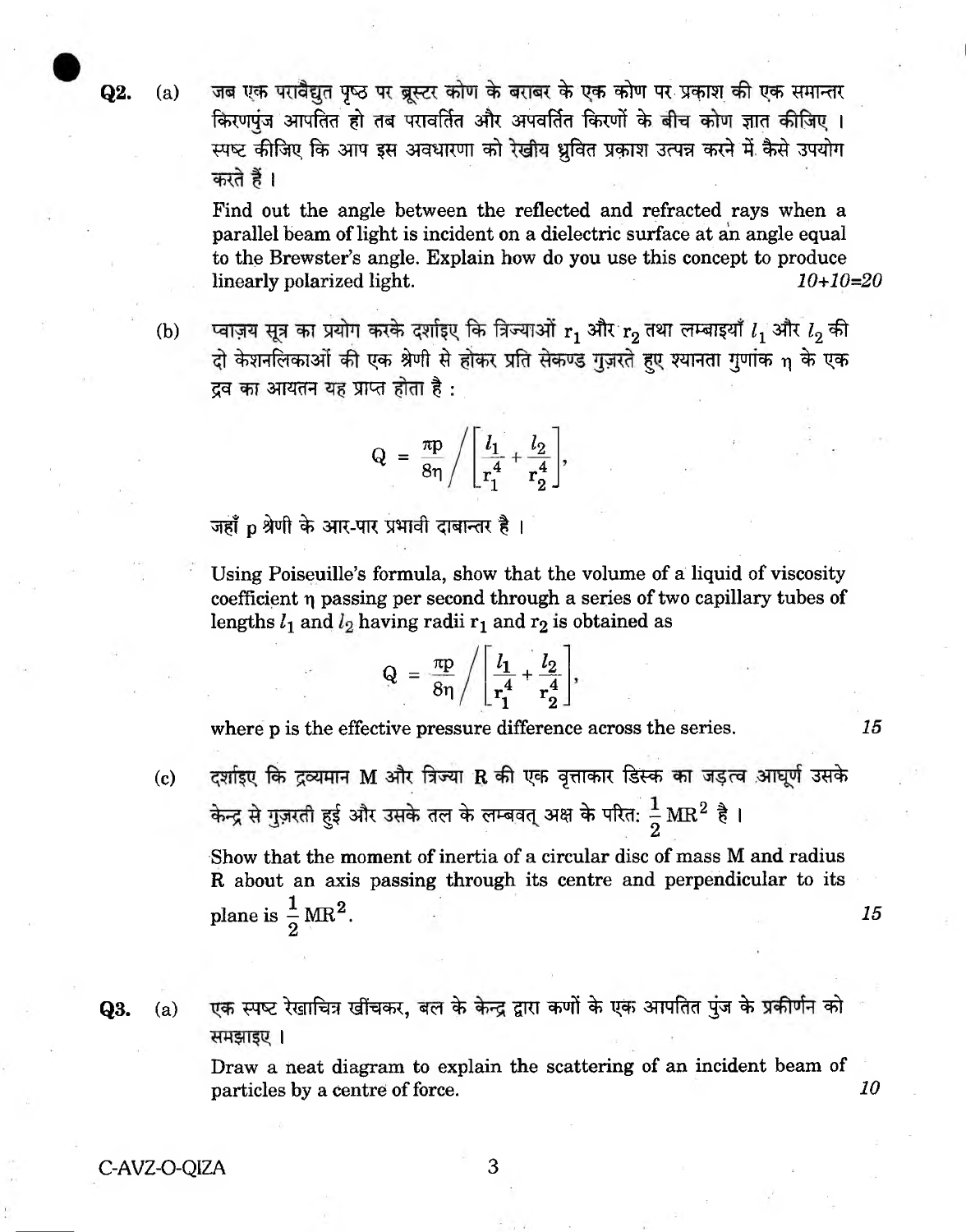(b) व्यंशाहर कि अवकल प्रकीर्णन अनुप्रस्थ-परिच्छेद इस प्रकार व्यक्त किया जा सकता है:

$$
\sigma(\theta) = \frac{s}{\sin \theta} \left| \frac{ds}{d\theta} \right|,
$$

जहाँ  ${\rm s}$  संघट्ट प्राचल है और  $\rm \theta$  प्रकीर्णन कोण है ।

Show that the differential scattering cross-section can be expressed as

$$
\sigma(\theta) = \frac{s}{\sin \theta} \left| \frac{ds}{d\theta} \right|,
$$

where s is the impact parameter and  $\theta$  is the scattering angle.  $15$ 

(c) दर्शाइए कि एक इलेक्ट्रॉन की विराम द्रव्यमान ऊर्जा 0-51 MeV है (भौतिकी प्राचलों के मानक मानों का उपयोग कीजिए)।

Show that the rest mass energy of an electron is  $0.51$  MeV (use the standard values of the physical parameters). *10*

(d) 3TC3<fafa n = *J* 1 -^ | - % 31RRWI (M<l^d iqTWT <\$t 3 3J1^tT  $\omega^2$  $\omega = \sqrt{2}$   $\omega_{\rm p}$  की एक रेडियो तरंग के कला और समूह वेगों को ज्ञात कीजिए । यहाँ  $\omega_{\rm n}$ आयनमंडली प्लाज़्मा आवृत्ति है।

Find out the phase and group velocities of a radio wave of frequency  $\omega = \sqrt{2} \omega_{\rm p}$  in the ionosphere (as a dielectric medium) of refractive index

 $n =$  $\omega^2_{\mathbf{p}}$  $1 - \frac{P}{2}$ . Here,  $\omega_{\rm p}$  is the ionospheric plasma frequency. *15*  $\omega^2$ 

**Q4.** (a) तरल के श्यानता गुणांकों और शुद्धगतिक श्यानता को परिभाषित कीजिए । प्वाज़ और स्टोक्स क्या हैं ?

> Define coefficients of viscosity and kinematic viscosity of a fluid. What are Poise and Stokes ? *10*

(b) प्वाज़य सूत्र को लिखिए और एक केशनली में से द्रव के प्रवाह का विश्लेषण करने में उसके सीमाबंधनों का उल्लेख कीजिए ।

Write down Poiseuille's formula and mention its limitations in analyzing the flow of a liquid through a capillary tube. *10*

<span id="page-3-0"></span>(c) a दूरी <sub>से</sub> से पृथक्कृत फोकस दूरियाँ f<sub>1</sub> और f<sub>2</sub> के दो पतले लेंसों के संयोजन के लिए, आव्यूह (मैट्रिक्स) विधि का इस्तेमाल करते हुए, समतुल्य फोकस दूरी ज्ञात कीजिए । Using matrix method, find out the equivalent focal length for a combination of two thin lenses of focal lengths  $f_1$  and  $f_2$  separated by a distance a. **10** and 10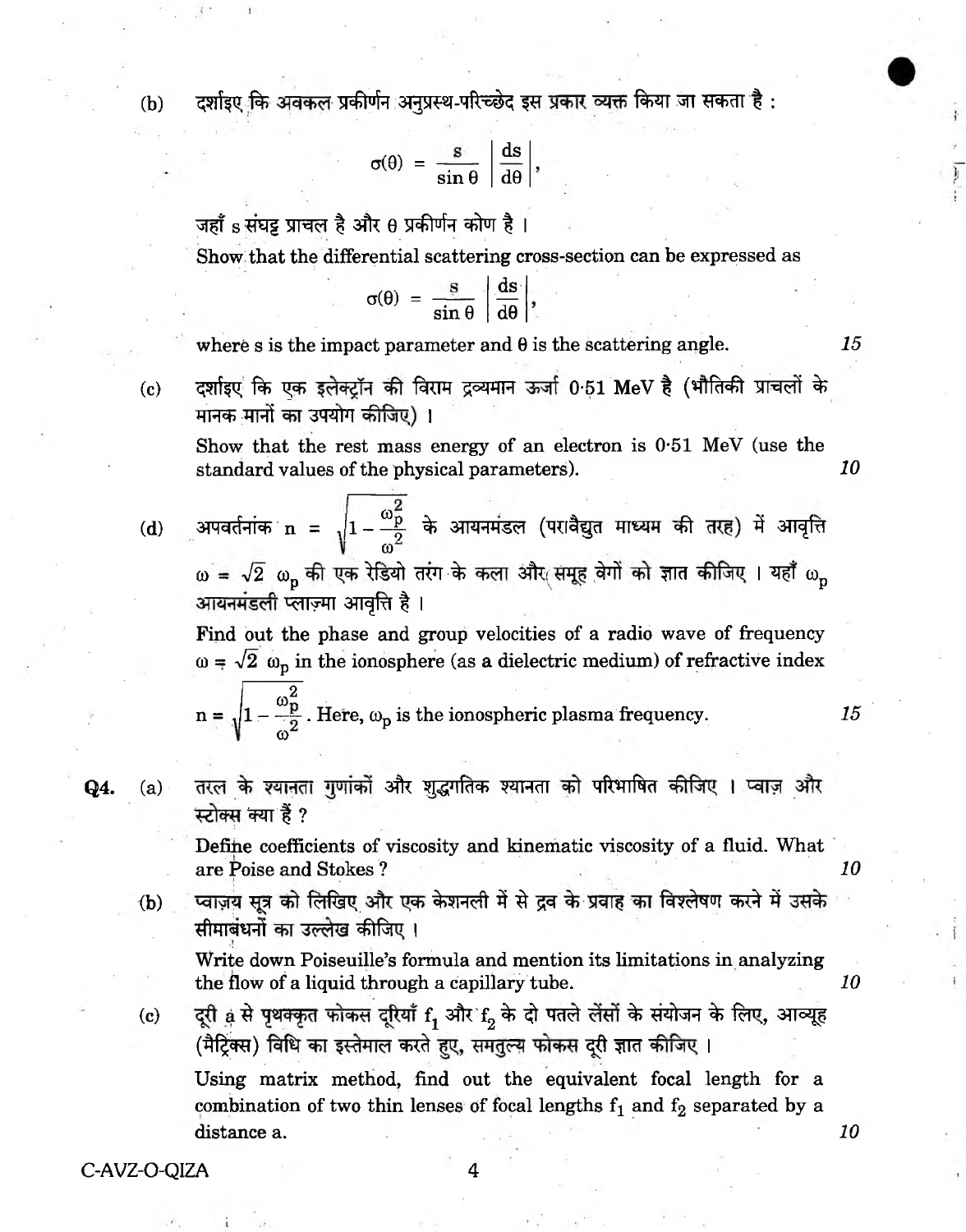$(d)$  and tide time the vertical vertice with the fandal mean of  $A$  and  $A$ B गुणांकों की संकल्पना का इस्तेमाल करते हुए, स्वत: और उद्दीपित उत्सर्जन के लिए, दोनों स्तरों (लेवल्स) में, प्रति एकक आयतन परमाणुओं की संख्या का अनुपात ज्ञात कीजिए । जनसंख्या प्रतिलोमन (इन्वर्ज़न) का सिद्धान्त किस प्रकार एक लेज़र के सक्रिय माध्यम में लब्धि क्रियाविधि का कारण बनता है ?

Using the concept of Einstein's A and B coefficients for a two-level atomic system under thermal equilibrium, determine the ratio of the number of atoms per unit volume in the two levels experiencing spontaneous and stimulated emission. How does the principle of population inversion lead to the gain mechanism in the active medium of the laser? *10+10=20*

C-AVZ-O-QIZA 5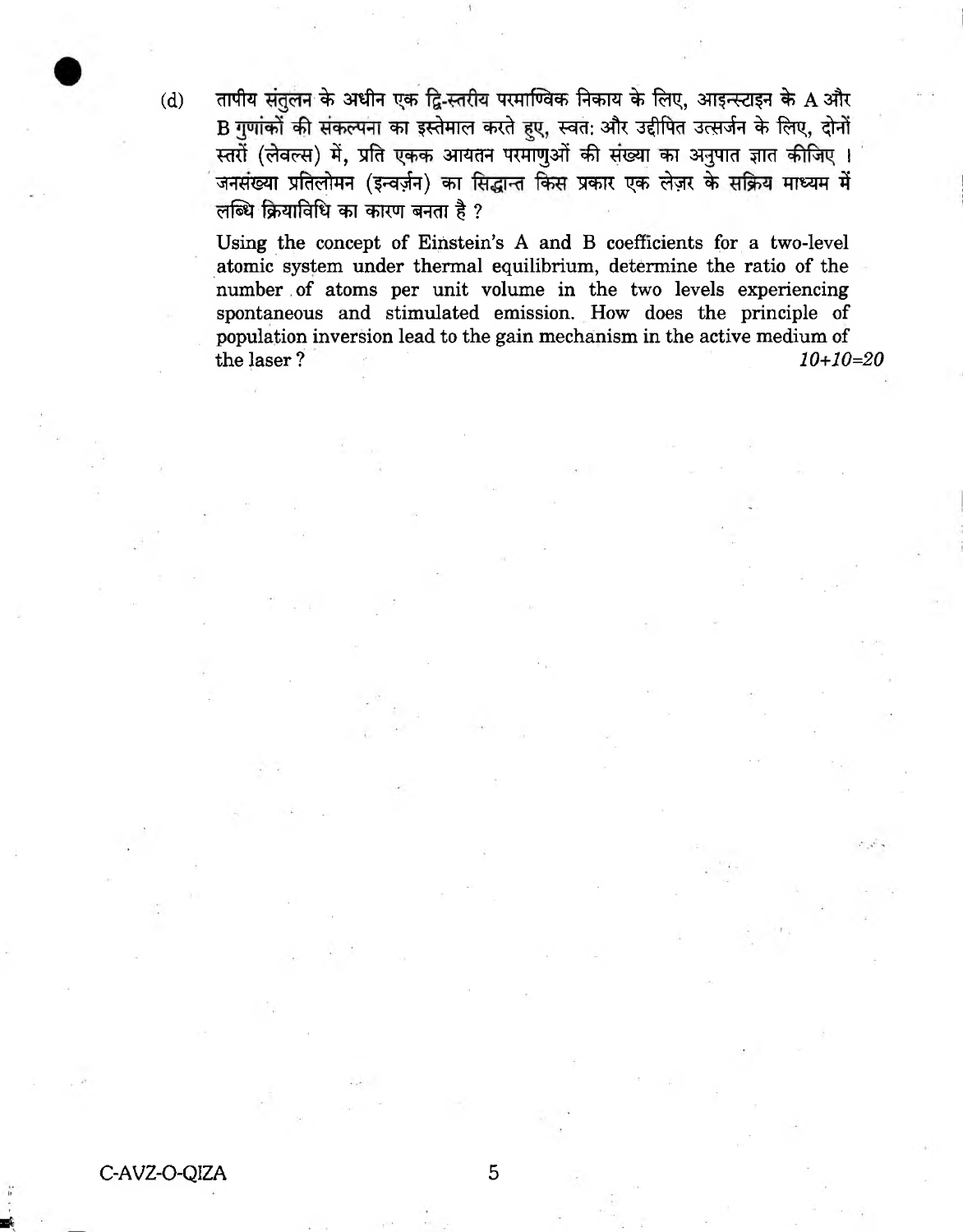#### खण्ड B

#### **SECTION B**

Q5. निम्नलिखित सभी प्रश्नों के उत्तर दीजिए : ' **Answer all the following questions :** *10x5=50*

- $\rho_0$ x (a) एक-विमीय सरूपण के अधीन आवेश घनत्व दियों गया है  $\rho(\mathrm{x}) = \frac{10}{\pi}$  ; जहां  $\rho_\alpha$  एक नियत  $5$   $\sim$  $\rightarrow$  $S$ जावेश घनत्व है । याद  ${\bf x} = {\bf 0}$  पर ावघुत्-क्षेत्र | E | = 0 अं।र  ${\bf x}$  = 5 पर ावमव $\cdot {\bf v} = {\bf 0}$  है। तो  $V$  और |  $\overrightarrow{E}$  | ज्ञात कीजिए ।
	- Under one-dimensional configuration, the charge density is given by  $p(x) = \frac{p_0 x}{x}$ ; where  $p_0$  is a constant charge density. If the electric field 5  $\rightarrow$  $E$  | = 0 at  $x = 0$  and potential  $V = 0$  at  $x = 5$ , determine V and | E |. *10*
- (b)  $-5\ {\rm cm}$  त्रिज्या के एक चालकीय गोले के पृष्ठ पर कुल आवेश  $12\ {\rm nC}$  मुक्त आकाश में समान रूप से वितरित है। उसके पृष्ठ पर और बाहर गोले के केन्द्र से r दूरी पर, विस्थापन सदिश - D ज्ञात काजिए ।

A conducting sphere of radius 5 cm has a total charge of  $12$  nC uniformly distributed on its surface in free space. Determine the displacement vector D on its surface and outside at a distance r from the centre of the sphere. **10** 

(c) एक सीरीज़ RLC परिपथ का प्रतिरोध 100 Ω और प्रतिबाधा 210 Ω है । यदि इस परिपथ को वर्ग-माध्य-मूल वोल्टता 220 V के ए.सी. स्रोत से सम्बद्ध किया जाता है, तो परिपथ में कितनी औसत शक्ति (पावर) क्षयित होती है ?

A series RLC circuit has a resistance of 100 *Q.* and an impedance of 210  $\Omega$ . If this circuit is connected to an a.c. source with an r.m.s. voltage of 220 V, how much is the average power dissipated in the circuit ? *10*

(d) समान ताप T के दो गोले A और B ताप T<sub>0</sub> के बाताबरण में रखे गए हैं । मान लें T > T<sub>0</sub> I  $\hat{\mathbf{r}}$ गोले एक ही पदार्थ के बने हुए हैं, लेकिन भिन्न त्रिज्याओं  $\mathbf{r}_{\mathbf{A}}$  और  $\mathbf{r}_{\mathbf{B}}$  के सैं । स्टेफ़ान – बोल्ट्ज़मान वितरण का इस्तेमाल करते हुए, निर्धारित कीजिए कि उनमें से कौन-सा गोला विकिरण के द्वारा अधिक तेज़ी से ऊष्मा खोएगा।

Two spheres A and B having same temperature T are kept in the surroundings of temperature  $T_0$ . Consider  $T > T_0$ . The spheres are made of same material but have different radii  $r_A$  and  $r_B$ . Using Stefan - Boltzmann distribution, determine which of these will lose heat by radiation faster. **10**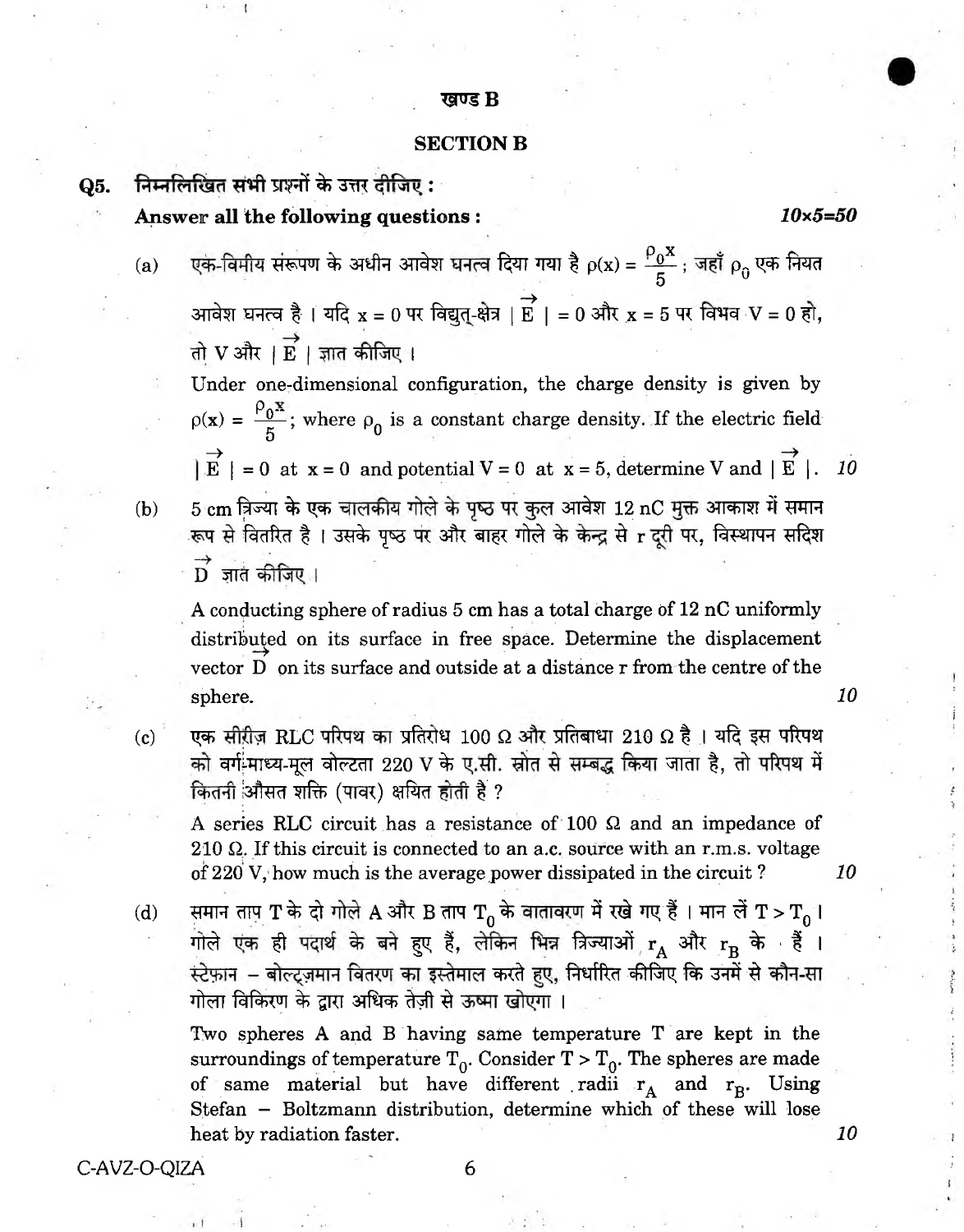(e) एक वान्डर वाल्स गैस का जूल-केल्विन प्रसार 50  $\mathrm{atm}$  के दाब ह्रास के साथ होता है । यदि उसका आरम्भिक ताप 300°K हो, तो उसका अन्तिम ताप ज्ञात कीजिए । (दिए गए हैं वान्डर वाल्स नियतांक a = 0.136 Pa m<sup>6</sup> mol<sup>-1</sup>, b = 36.5 x 10<sup>-6</sup> m<sup>3</sup> mol<sup>-1</sup>,  $C_p = 30$  J K<sup>-1</sup> mol<sup>-1</sup>, R = 8.3 J K<sup>-1</sup> mol<sup>-1</sup>)

A Van der Waals gas undergoes Joule-Kelvin expansion with a pressure drop of 50 atm. If its initial temperature is 300°K, determine its final temperature. (Given Van der Waals constant a =  $0.136$  Pa m<sup>6</sup> mol<sup>-1</sup>,  $b = 36.5 \times 10^{-6} \text{ m}^3 \text{ mol}^{-1}$ ,  $C_p = 30 \text{ J K}^{-1} \text{ mol}^{-1}$ ,  $R = 8.3 \text{ J K}^{-1} \text{ mol}^{-1}$  *10* 

<span id="page-6-0"></span> $Q6.$   $\quad$  (a)  $\quad$  प्वाइन्टिंग प्रमेय का निरूपण करने वाले समीकरण की व्युत्पत्ति कीजिए । इसका क्या भौतिक महत्त्व है ?

> Derive the equation that represents Poynting's theorem. What is its physical significance ? *20*

(b) एक रेडियो स्टेशन 200 kW की औसत शक्ति के साथ, समदैशिक रूप से, विद्युत-चुम्बकीय तरंगों को संचारित करता है। इससे 5 km की दूरी पर, अधिकतम विद्युत्-क्षेत्र का औसत परिमाण ज्ञात कीजिए ।

A radio station transmits electromagnetic waves isotropically with an average power of 200 kW. Determine the average magnitude of the maximum electric field at a distance of 5 km from it. *15*

(c) पक कार्बनिक (अॉर्गैनिक) पदार्थ का  $40^{\circ}$ C पर वाष्प दाब  $50 \times 10^3$  Pa है। इसका yसामान्य क्वथनांक 80°C है । यदि उस पदार्थ को वाष्प प्रावस्था में आदर्श गैस की भाँति मान लें. तो पदार्थ के वाष्पीकरण की गुप्त ऊष्मा ज्ञात कीजिए ।

The vapour pressure of an organic substance is  $50 \times 10^3$  Pa at  $40^{\circ}$ C. Its normal boiling point is 80°C. If the substance in vapour phase can be treated like an ideal gas, find the latent heat of vaporization of the substance. *15*

- $Q7.$  (a) दिशा +2 के अनुदिश संचरित होती हुई एक समतल विद्युत्-चुम्बकीय तरंग माध्यम A (z < 0) और माध्यम B (z > 0) के बीच z = 0 पर स्थित परिसीमा (बाउड़ी) पर अभिलंबत: आपतित है । तरंग के लिए, परावर्तन गुणांक और पारगमन गुणांक का निर्धारण 'Cl pin, t ., ,
	- A plane electromagnetic wave propagating along  $+2$  direction is incident normally on the boundary at  $z = 0$  between medium  $A (z < 0)$ and medium  $B(z > 0)$ . Determine the reflection coefficient and transmission coefficient for the wave. *20*

C-AVZ-O-QIZA 7